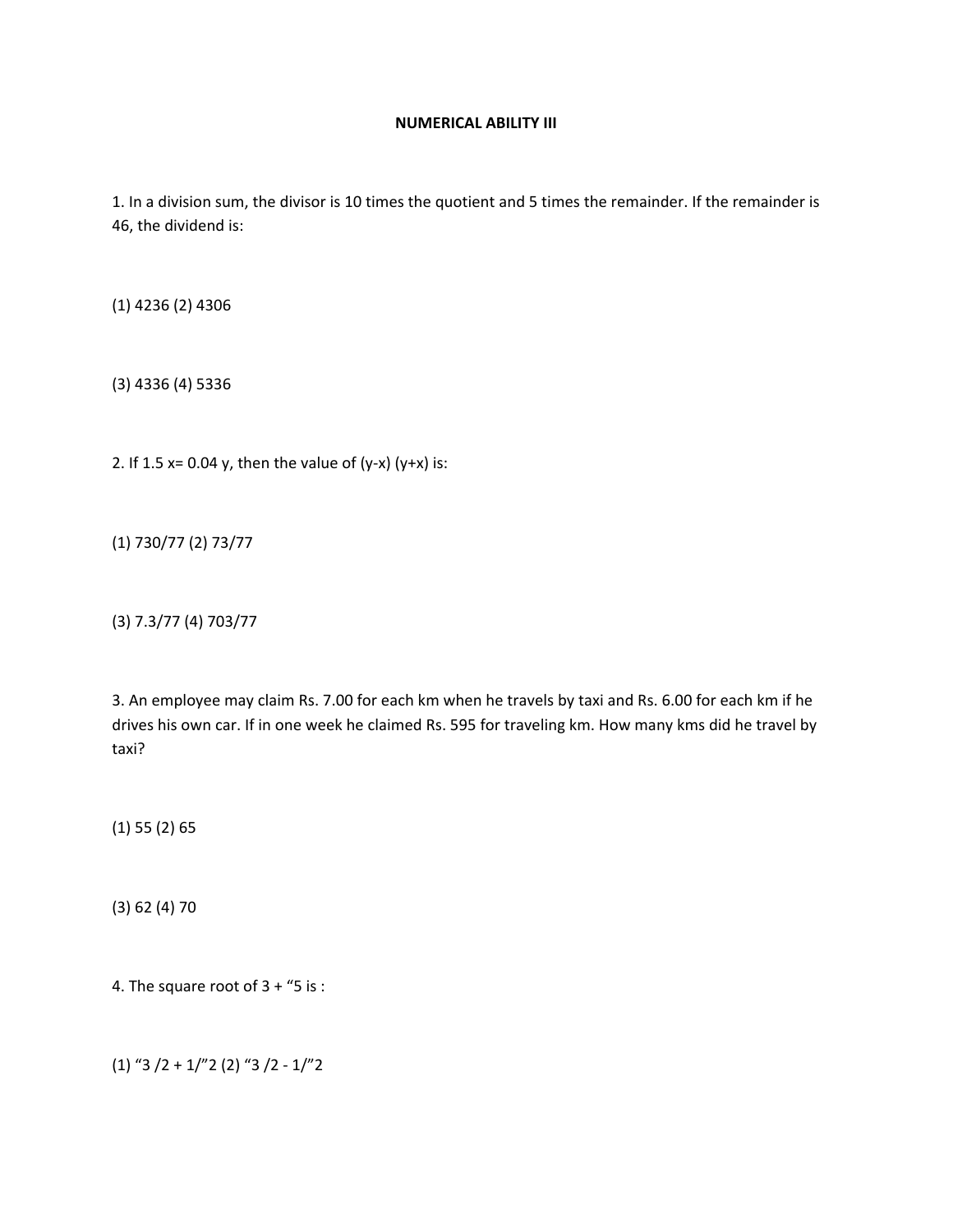(3) "5 /2 -  $1$ /"2 (4) "(5/2) + "(1/2)

5. The mean temperature of Monday to Wednesday was 370C and of Tuesday to Thursday was 340C, if the temperature on Thursday was 4/5th that of Monday, then what was the temperature on Thursday?

(1) 36.50C (2) 360C

(3) 35.50C (4) 340C

6. A certain number of two digits is three times the sum of its digits. If 45 be added to it, the digits are reversed. The number is:

(1) 72 (2) 32

(3) 27 (4) 23

7. Three years ago the average age of A and B was 18 years. While C joining them now, the average becomes 22 years. How old (in years) is C now?

(1) 24 (2) 27

(3) 28 (4) 30

8. If  $2^{(2x-1)} = 8^{(3-x)}$ , then the value of x is:

 $(1) - 1 (2) - 2$ 

(3) 2 (4) 3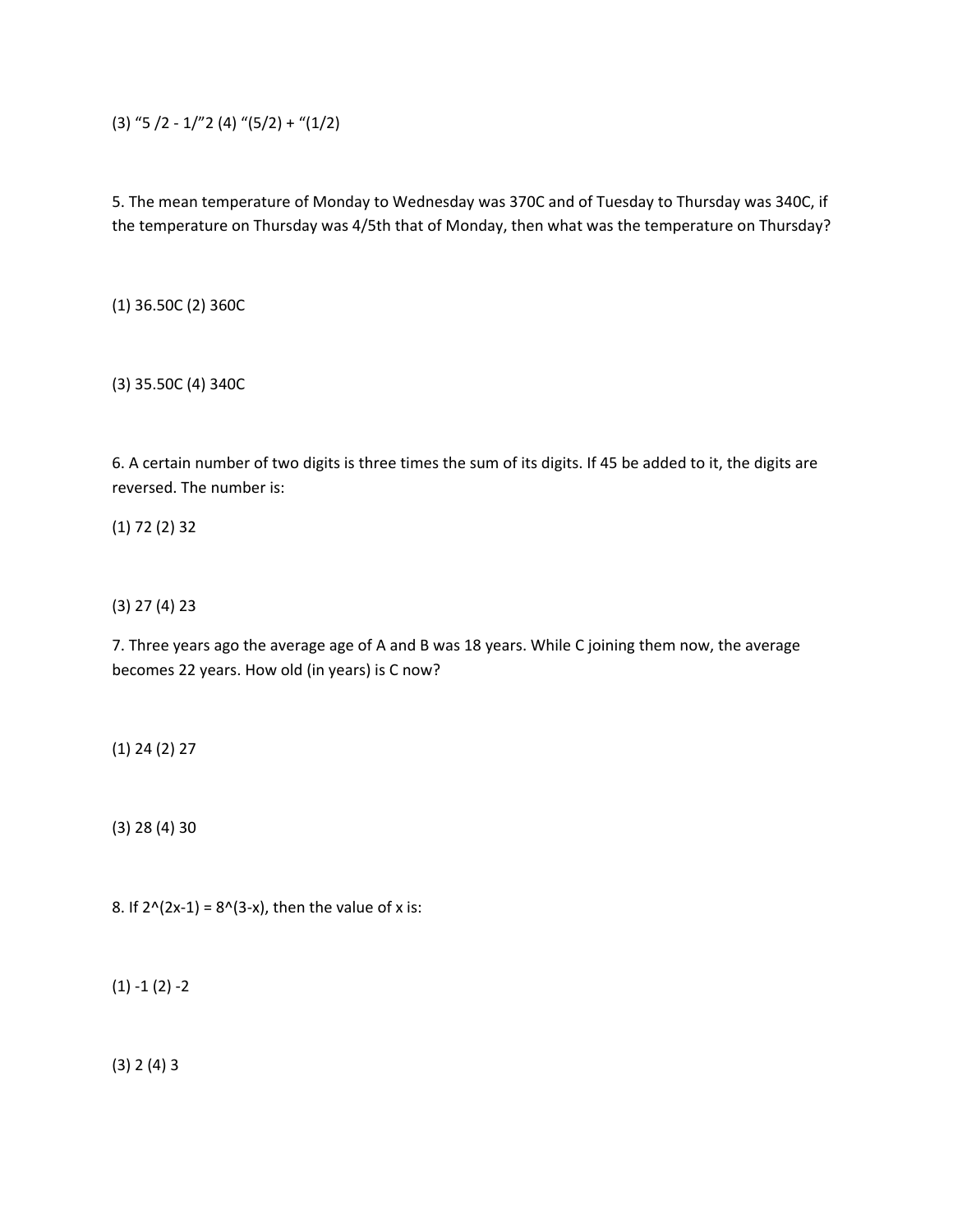9. A man's basic pay for a 40 hours' week is Rs. 200. Overtimes is paid at 25% above the basic rate. In a certain week, he worked overtime and his total was Rs. 300. He therefore, worked for a total of (in hours):

(1) 52 (2) 56

(3) 58 (4) 62

10. On a Rs. 10, 000 payment order, a person has choice between 3 successive discounts of 10%, 10% and 30% and 3 successive discounts of 40%, 5% and 5%. By choosing the better one he can save (in Rupees):

(1) 200 (2) 255

(3) 400 (4) 433

11. Rs. 600 are divided among A, B, C so that Rs. 40 more than 2/5 th of A's share, Rs. 20 more that 2/7 th of B's share and Rs. 10 more than 9/17 th of C's may all be equal. What is A's share (in Rupees)?

(1) 150 (2) 170

(3) 200 (4) 280

12. A, B, C started a business with their investment in the ratio 1 : 3 : 5. After 4 months, A invested the same amount as before and B as well as C withdrew half of their investments. The ratio of their profits at the end of the year was:

 $(1) 5 : 6 : 10 (2) 6 : 5 : 10$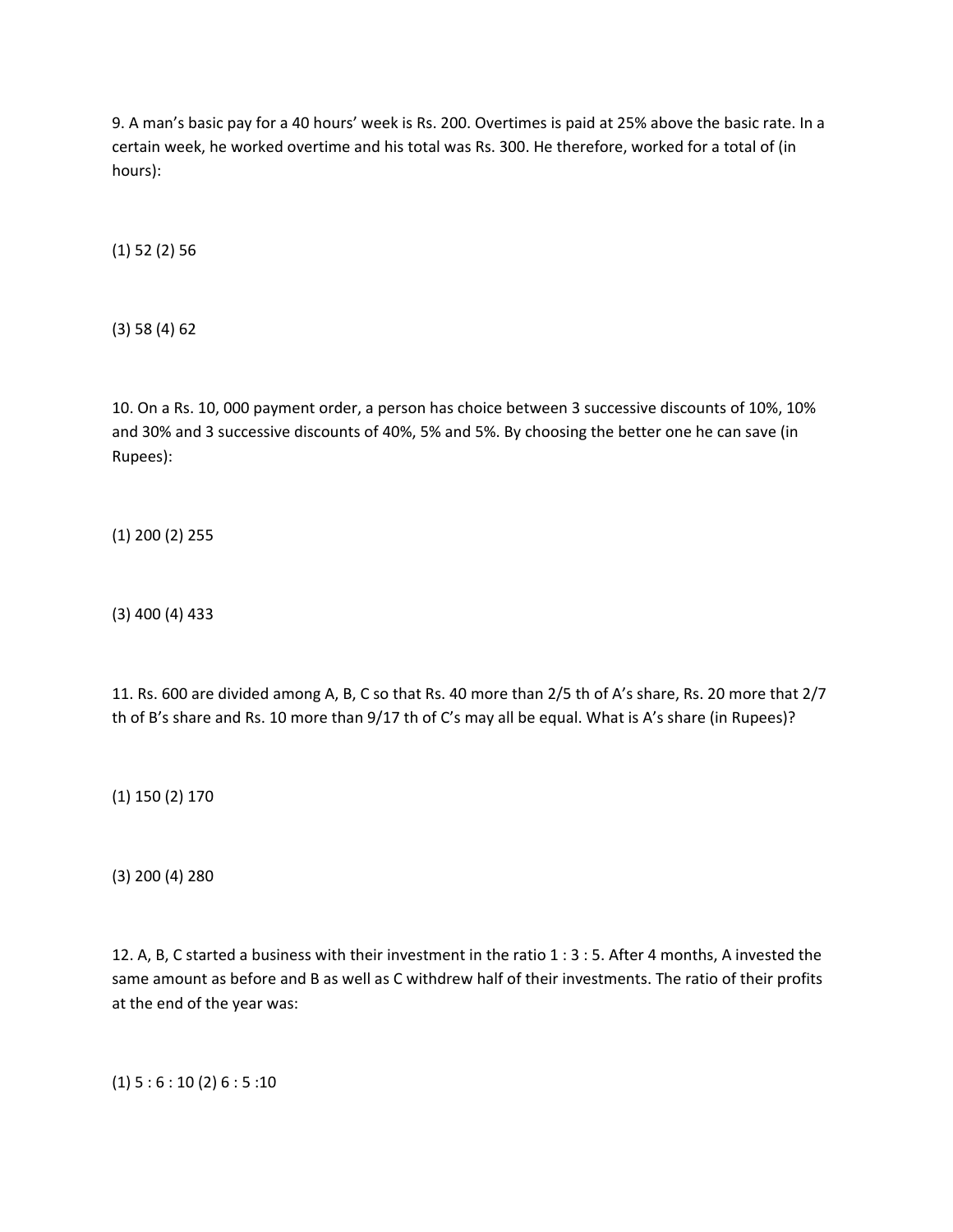(3) 10 : 5 : 6 (4) 4 : 3 : 5

13. If 9 men working 71/2 hours a day can finish a piece of work in 20 days, then how many days will be taken by 12 men, working 6 hours a day to finish the work? It is being given that 2 men of latter type work as much as 3 men of the former type?

(1) 91/2 (2) 11

(3) 121/2 (4) 13

14. Three pipes A, B and C can fill a cistern in 6 hours. After working at it together for 2 hours, C is closed and A and B can fill the remaining part in 7 hours. The number of hours taken by C alone to fill the cistern is:

(1) 12 (2) 14

(3) 16 (4) 18

15. A train B speeding with 120 kmph crosses another train C running in the same direction, in 2 minutes. If the lengths of the trains B and C be 100 m and 200 m respectively, what is the speed (in kmph) of the train C?

(1) 111 (2) 123

(3) 127 (4) 129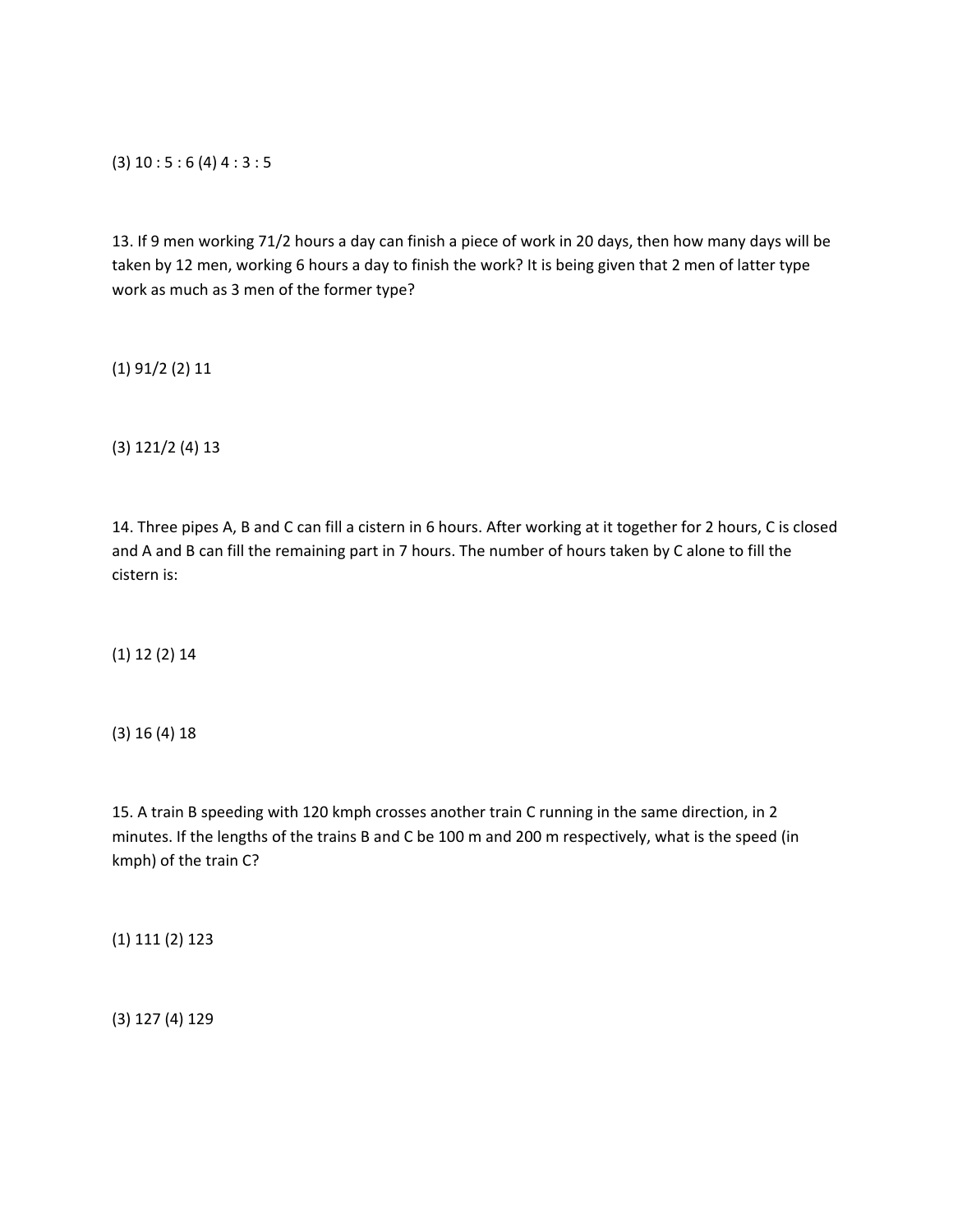16. River is running at 2 kmph. It took a man twice as long to row up as to row down the river. The rate (in km/hr) of the man in still water is:

(1) 8 (2) 10

(3) 4 (4) 6

17. A merchant has 1000 kg of sugar, part of which he sells at 8% profit and the rest at 18% profit. He gains 14% on the whole. The quantity (in kg.) sold at 18% profit is:

(1) 560 (2) 600

(3) 400 (4) 640

18. A sum of money becomes Rs. 13, 380 after 3 years and Rs. 20, 070 after 6 years on compound interest. The sum (in Rupees) is:

(1) 8800 (2) 8890

(3) 8920 (4) 9040

19. A well with 14 m inside diameter is dug 10 m deep. Earth taken out of it, has been evenly spread all around it to a width of 21m to form an embankment. The height (in metres) of the embankment is:

(1) 1/2 (2) 2/3

(3) 3/4 (4) 3/5

20. A rectangular carpet has an area of 120 sq metres and a perimeter of 46 metres. The length of its diagonal (in metres) is: